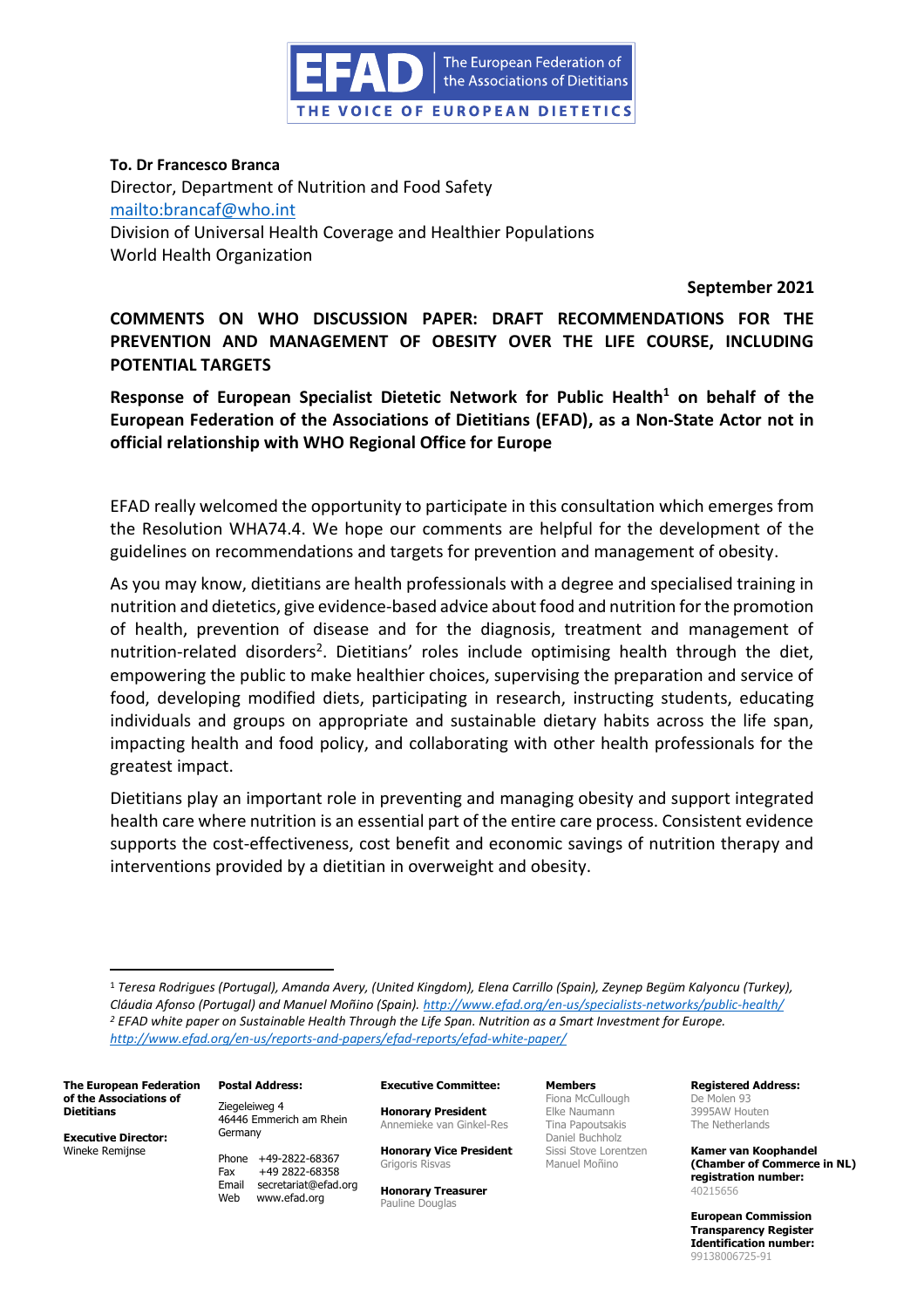

## **COMMENTS TO THE DICUSSION PAPER**

# *RECOMMENDED ACTIONS FOR GOVERNMENTS Health care*

• **20. "Include obesity management among the core tasks of primary care".** Dietitians are central to the delivery of obesity management in primary care as they have the appropriate skills to provide evidence-based care to support infants, children and their families at high risk or obesity and at the same time preventing harm.

An individualised approach needs to be used in the application of the nutrition and dietetic care process in the management of overweight and obesity as the medical nutrition therapy which is appropriate for one group of people may not work for others. Hence the need for qualified professionals in nutrition and dietetics within multidisciplinary teams.

Although promoting healthier weight is an appropriate approach to reach public health outcomes, we believe there is a need to recognise that people can be obese but also malnourished with the obesity masking nutritional deficiency which may need to be addressed as part of the nutritional and dietetic care process.

However, "making every contact count" should be emphasised in order to optimize healthcare resources and to take advantage of every opportunity when health professional have direct contact with patients. Hence the need for qualified professionals in nutrition and dietetics within multidisciplinary teams to provide appropriate training. Also healthcare systems must ensure that everyone is aware of the support services and resources available locally so that they can appropriately signpost.

- **21. "Provide dietary and weight counselling to pregnant women as part of antenatal care".** We believe that offering weight management support during pregnancy must be emphasised, since it is a key time in the life-course where weight management can make a difference. "Measuring gestational weight gain", should be complemented by the aim of preventing excessive gestational weight gain.
- **23. "Implement the WHO guidelines to support primary healthcare workers to identify and manage children with overweight or obesity".** All the tasks described: "a) measure both weight and height of all infants and children aged less than 5 years, b) provide counselling to parents and caregivers on nutrition and c) develop an appropriate management plan for management of children with obesity", can only be performed by dietitians within an interdisciplinary team, or at least within a team which is coordinated by dietitians. Dietitians' expertise and deep knowledge on nutrition and dietetics, cancelling and behaviour change and communication skills, is key to develop an appropriate plan for management of children with obesity, either in

**The European Federation of the Associations of Dietitians**

**Executive Director:** Wineke Remijnse

**Postal Address:** Ziegeleiweg 4 46446 Emmerich am Rhein Germany

Phone +49-2822-68367 Fax +49 2822-68358 Email secretariat@efad.org Web www.efad.org

**Executive Committee: Honorary President**

Annemieke van Ginkel-Res

**Honorary Vice President** Grigoris Risvas

**Honorary Treasurer** Pauline Douglas

**Members** Fiona McCullough Elke Naumann Tina Papoutsakis Daniel Buchholz Sissi Stove Lorentzen Manuel Monino

**Registered Address:**

De Molen 93 3995AW Houten The Netherlands

**Kamer van Koophandel (Chamber of Commerce in NL) registration number:** 40215656

**European Commission Transparency Register Identification number:** 99138006725-91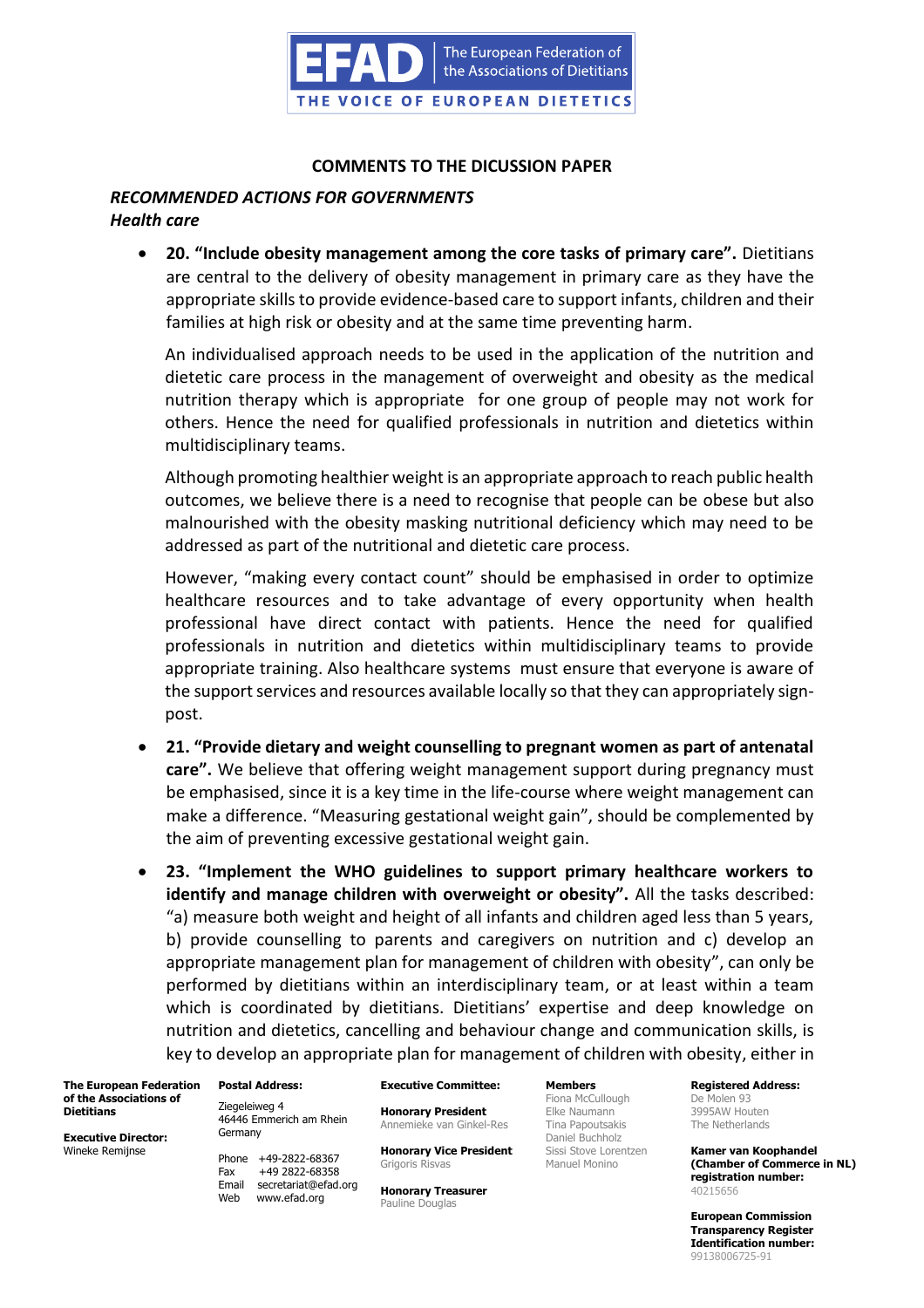The European Federation of the Associations of Dietitians

THE VOICE OF EUROPEAN DIETETICS

primary health-care, referral clinic or local hospital. Evidence based practice and costeffectiveness studies show that dietetic treatment of patients with obesity and obesity-related diseases (such as diabetes, hypertension and hyperlipidaemia/) provided by dietitians creates social benefits of  $\epsilon$ 0.4 - 1.9 billion over a period of 5 years. This means that for €1 spent on dietary counselling of these patients, society gets a net €14 - 63 in return, including €56 in terms of improved health, €3 net savings in total health care costs and €4 in terms of productivity gains. Thus dietitians are the professionals best suited to provide individualised, evidence-based nutrition care in close coordination with the broader medical team. This tasks cannot be done by other health workers, even trained, without the involvement of dietitians. Actually, this specificity of positions and actions within the health care process is regulated by national health authorities in some countries, thus regulatory bodies don't allow others health professional performance these tasks, being forbidden by law. On the other hand, screening in the primary care should be a routine and harmonized practice to reduce obesity among children and adolescents as long as it's possible to notify the cases that need intervention and refer them for follow-up by a dietitian. Also, that practice would allow to measure trends in childhood obesity and to compare data, and would help to plan and evaluate interventions and inform the development of public health policies, as done in the surveillance system COSI - Childhood Obesity Prevalence Initiative, from WHO – Europe.

#### *Food systems.*

• **27.f. "Design public food procurements and service policies (…) We believe that the term "sustainable" should be included and emphasized. F**ood policies must be aligned with FAO's recommendations to support citizens in eating better diets (i.e., diets that are more diversified, nutritious, less resource-intensive, and produce minimum waste) and to understanding the impact of their food consumption behaviour (on the environment, on their health, and on society as a whole). Public "green/sustainable" Procurements are powerful tool for procuring and serving healthy and sustainable food in catering services across different settings such as schools, universities, hospitals, etc. However, an interdisciplinary approach is needed to successfully integrate more sustainable healthy diets into a complex system of food production and supply.

*RECOMMENDED ACTIONS FOR WHO Guidance and tool development Capacity building of service providers*

**The European Federation of the Associations of Dietitians**

**Executive Director:** Wineke Remijnse

**Postal Address:**

Ziegeleiweg 4 46446 Emmerich am Rhein Germany

Phone +49-2822-68367 Fax +49 2822-68358 Email secretariat@efad.org Web www.efad.org

**Executive Committee:**

**Honorary President** Annemieke van Ginkel-Res

**Honorary Vice President** Grigoris Risvas

**Honorary Treasurer** Pauline Douglas

**Members**

Fiona McCullough Elke Naumann Tina Papoutsakis Daniel Buchholz Sissi Stove Lorentzen Manuel Monino

**Registered Address:**

De Molen 93 3995AW Houten The Netherlands

**Kamer van Koophandel (Chamber of Commerce in NL) registration number:** 40215656

**European Commission Transparency Register Identification number:** 99138006725-91